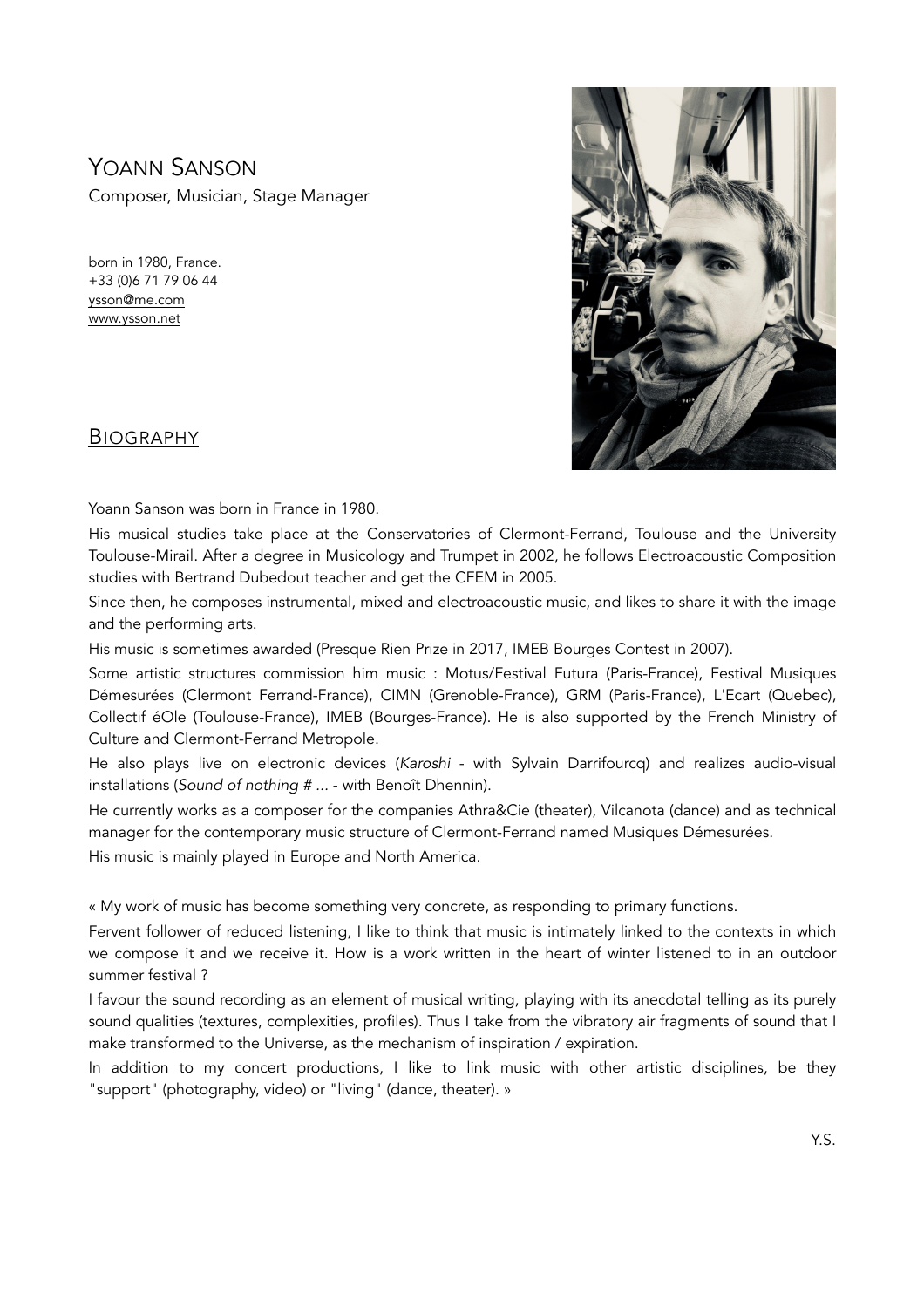# CURRICULUM VITAE

#### STUDIES & FORMATIONS

- 2005 : CFEM of Electroacoustic Composition - National Conservatory of Music of Toulouse. (teacher : Bertrand Dubedout).

- 2002 : Graduate of Musicology - University Toulouse Le Mirail.

- 2002 : Graduate of Trumpet National Conservatory of Music of Toulouse.
- 2016 : Formation in software Faust GRAME

#### PRIZES & AWARDS

- 2017 : Second Prize PRESQUE RIEN 2017 4th International contest of electroacoustic composition Luc Ferrari, for the music *No more Noise*.
- 2007 : Mention of 34th International Contest of IMEB Bourges (category electroacoustic music and sound art) for the music *Trompe en bataille*.

#### COMMISSIONS & RESIDENCIES :

- 2017 : *Hôtel Fontfreyde,* electroacoustic music in 5.1 format for a movie of Clermont-Ferrand City about 10 years of photographic residencies. Commissioned by the Festival Musiques Démesurées.
- 2017 : *Zzzzz#Acousma*, electroacoustic music. Commissioned by Forme d'Ondes association First performance at Festival Futura Motus.
- 2015 : *Zzzzz#Hurdy Gurdy,* mixed music fo hurdy-gurdy and electroacoustic live music. Commissioned/coproduct by CIMN (Centre International des Musiques Nomades/Festival Détours de Babel) - Grenoble (« Les Chantiers » 2015)
- 2010 : *L'air de rien # à Rouyn-Noranda*, multimedia installation with the video artist Benoît Dhennin. Commissioned and in residence at L'Ecart, lieux d'art actuel (Québec).
- 2008 : *On va là-bas ?,* electroacoustic music. Commissioned by IMEB (Institute of Electro-acoustic Music of Bourges).
- 2006 : *Portrait Polychromes Michel Chion,* graphic score transcription of an electroacoustic music. Commissioned by GRM - Paris (Portrait Polychromes, INA-GRM).
- 2002 : *Zone Climatique 1*, electroacoustic music. Commissioned by collectif éOle Toulouse.

#### EDITION :

- CD 2017 : L'Inventaire #3 - GMVL - Picture of the sound creation in Auvergne Rhône-Alpes land, *Windscreen* (2016).